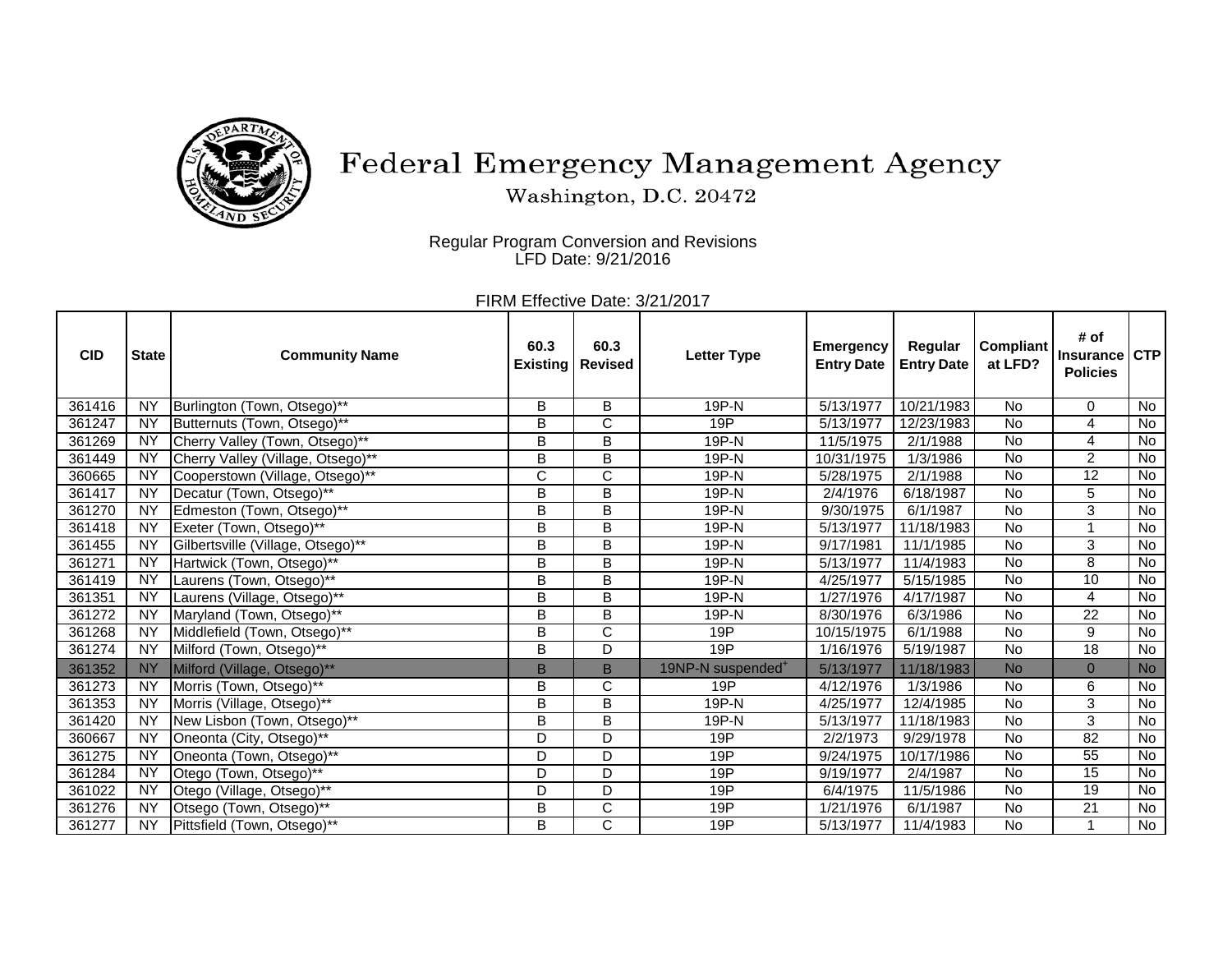| <b>CID</b> | <b>State</b> | <b>Community Name</b>                 | 60.3<br><b>Existing</b> | 60.3<br><b>Revised</b>  | <b>Letter Type</b>            | <b>Emergency</b><br><b>Entry Date</b> | Regular<br><b>Entry Date</b> | <b>Compliant</b><br>at LFD? | # of<br><b>Insurance</b><br><b>Policies</b> | <b>CTP</b>     |
|------------|--------------|---------------------------------------|-------------------------|-------------------------|-------------------------------|---------------------------------------|------------------------------|-----------------------------|---------------------------------------------|----------------|
| 361278     | <b>NY</b>    | Plainfield (Town, Otsego)**           | B                       | В                       | $19P-N$                       | 5/13/1977                             | 11/4/1983                    | No                          |                                             | $\overline{N}$ |
| 361360     | <b>NY</b>    | Richfield Springs (Village, Otsego)** | $\overline{\mathsf{B}}$ | $\overline{\mathsf{B}}$ | $19P-N$                       | 9/11/1975                             | 1/3/1986                     | $\overline{N}$              | 11                                          | $\overline{N}$ |
| 361279     | NY           | Richfield (Town, Otsego)**            | $\overline{B}$          | $\overline{B}$          | $19P-N$                       | 5/10/1977                             | 4/15/1986                    | $\overline{N}$              | 15                                          | $\overline{N}$ |
| 361421     | <b>NY</b>    | Roseboom (Town, Otsego)**             | $\sf B$                 | B                       | 19NP-N suspended <sup>+</sup> | 2/10/1976                             | 6/1/1988                     | <b>No</b>                   | $\mathbf{0}$                                | <b>No</b>      |
| 361280     | <b>NY</b>    | Springfield (Town, Otsego)**          | B                       | C                       | 19P                           | 5/5/1976                              | 6/1/1987                     | No                          | 3                                           | No             |
| 361281     | <b>NY</b>    | Unadilla (Town, Otsego)**             | D                       | $\overline{\mathsf{D}}$ | 19P                           | 1/2/1976                              | 9/30/1987                    | $\overline{N}$              | 31                                          | $\overline{N}$ |
| 361044     | NY           | Unadilla (Village, Otsego)**          | D                       | $\overline{\mathsf{D}}$ | 19P                           | 7/28/1975                             | 9/30/1987                    | <b>No</b>                   | 106                                         | <b>No</b>      |
| 361282     | NY           | Westford (Town, Otsego)**             | $\overline{B}$          | $\overline{\mathsf{B}}$ | $19P-N$                       | 10/12/1976                            | 6/1/1988                     | $\overline{N}$              | 3                                           | No             |
| 361283     | <b>NY</b>    | Worcester (Town, Otsego)**            | $\overline{B}$          | $\overline{\mathsf{B}}$ | $19P-N$                       | 1/26/1977                             | 6/1/1988                     | <b>No</b>                   | $\overline{5}$                              | No             |
| 422544     | PA           | Bear Lake (Borough, Warren)*          | N/A                     | B                       | $15NP(ID)^+$                  | N/A                                   | N/A                          | <b>No</b>                   | $\mathbf 0$                                 | <b>No</b>      |
| 420181     | PA           | Bensalem (Township, Bucks)*           | D                       | D                       | $115 -$                       | 12/15/1972                            | 7/17/1978                    | <b>No</b>                   | 154                                         | $\overline{N}$ |
| 421051     | PA           | Bernville (Borough, Berks)*           | $\overline{C}$          | $\overline{\text{c}}$   | $115 -$                       | 1/6/1976                              | 1/26/1983                    | <b>No</b>                   | $\overline{2}$                              | No             |
| 420183     | PA           | Bristol (Borough, Bucks)*             | D                       | $\overline{\mathsf{D}}$ | $115 -$                       | 9/15/1972                             | 12/18/1979                   | $\overline{N}$              | 75                                          | $\overline{N}$ |
| 420984     | PA           | Bristol (Township, Bucks)*            | D                       | D                       | $115 -$                       | 11/10/1972                            | 9/29/1978                    | <b>No</b>                   | 650                                         | $\overline{N}$ |
| 422115     | PA           | Brokenstraw (Township, Warren)*       | D                       | D                       | 19P                           | 2/4/1976                              | 3/18/1991                    | No                          | 32                                          | No             |
| 420985     | PA           | Buckingham (Township, Bucks)*         | D                       | D                       | $115 -$                       | 1/15/1974                             | 3/15/1979                    | No                          | 62                                          | $\overline{N}$ |
| 421056     | PA           | Centre (Township, Berks)*             | D                       | D                       | 115-CWG                       | 10/4/1977                             | 12/16/1980                   | No                          | 10                                          | <b>No</b>      |
| 420184     | PA           | Chalfont (Borough, Bucks)*            | D                       | D                       | $115 -$                       | 2/25/1972                             | 12/28/1976                   | No                          | 25                                          | No             |
| 422545     | PA           | Cherry Grove (Township, Warren)*      | N/A                     | $\overline{B}$          | $15NP(ID)^+$                  | N/A                                   | N/A                          | <b>No</b>                   | $\mathbf{0}$                                | <b>No</b>      |
| 421221     | PA           | Clarendon (Borough, Warren)*          | B                       | $\overline{B}$          | 19P                           | 3/22/1977                             | 4/17/1985                    | <b>No</b>                   | $\mathbf 0$                                 | $\overline{N}$ |
| 422116     | PA           | Columbus (Township, Warren)*          | $\overline{B}$          | $\overline{B}$          | 19P                           | 8/5/1975                              | 12/1/1986                    | <b>No</b>                   | $\overline{2}$                              | No             |
| 422117     | PA           | Conewango (Township, Warren)*         | $\overline{D}$          | $\overline{\mathsf{D}}$ | 19P                           | 8/20/1975                             | 8/19/1987                    | <b>No</b>                   | 41                                          | $\overline{N}$ |
| 422118     | PA           | Deerfield (Township, Warren)*         | $\overline{B}$          | $\overline{\mathsf{C}}$ | 19P                           | 11/30/1977                            | 4/1/1987                     | No                          | $\overline{5}$                              | $\overline{N}$ |
| 421410     | PA           | Doylestown (Borough, Bucks)*          | D                       | D                       | $115 -$                       | 2/17/1977                             | 6/1/1984                     | <b>No</b>                   | 39                                          | $\overline{N}$ |
| 420185     | PA           | Doylestown (Township, Bucks)*         | D                       | D                       | $115 -$                       | 12/22/1972                            | 9/29/1978                    | No                          | 55                                          | No             |
| 422546     | PA           | Eldred (Township, Warren)*            | $\overline{B}$          | $\overline{B}$          | 19P                           | 12/3/1979                             | 5/15/1985                    | <b>No</b>                   | $\Omega$                                    | No             |
| 422119     | PA           | Elk (Township, Warren)*               | B                       | B                       | 19P                           | 8/26/1975                             | 6/30/1976                    | $\overline{N}$              | $\overline{0}$                              | $\overline{N}$ |
| 420188     | PA           | Falls (Township, Bucks)*              | D                       | D                       | $115-I$                       | 7/21/1972                             | 9/30/1980                    | No                          | 172                                         | No             |
| 422120     | PA           | Farmington (Township, Warren)*        | $\overline{B}$          | $\overline{B}$          | 19P                           | 5/18/1977                             | 5/15/1985                    | <b>No</b>                   | 3                                           | <b>No</b>      |
| 422121     | PA           | Freehold (Township, Warren)*          | $\overline{B}$          | $\overline{B}$          | 19P                           | 5/3/1979                              | 8/5/1985                     | <b>No</b>                   | $\overline{1}$                              | $\overline{N}$ |
| 422122     | PA           | Glade (Township, Warren)*             | $\overline{\mathsf{D}}$ | $\overline{\mathsf{D}}$ | 19P                           | 3/19/1976                             | 9/4/1987                     | <b>No</b>                   | 10                                          | $\overline{N}$ |
| 421069     | PA           | Heidelberg (Township, Berks)*         | $\overline{D}$          | $\overline{\mathsf{D}}$ | 115-CWG                       | 3/7/1977                              | 5/3/1990                     | $\overline{N}$              | 11                                          | $\overline{N}$ |
| 420189     | PA           | Hilltown (Township, Bucks)*           | D                       | D                       | 115-CWG                       | 10/6/1972                             | 1/30/1981                    | $\overline{N}$              | 20                                          | $\overline{N}$ |
| 420190     | PA           | Hulmeville (Borough, Bucks)*          | D                       | D                       | 115-CWG                       | 8/16/1973                             | 9/30/1977                    | No                          | $\overline{37}$                             | No             |
| 421071     | PA           | Jefferson (Township, Berks)*          | B                       | $\overline{\mathsf{B}}$ | $115-I$                       | 6/24/1976                             | 9/1/1987                     | No                          | $\overline{4}$                              | No             |
| 422547     | PA           | Limestone (Township, Warren)*         | B                       | B                       | 19P                           | 2/28/1977                             | 6/1/1987                     | <b>No</b>                   | $\overline{2}$                              | No             |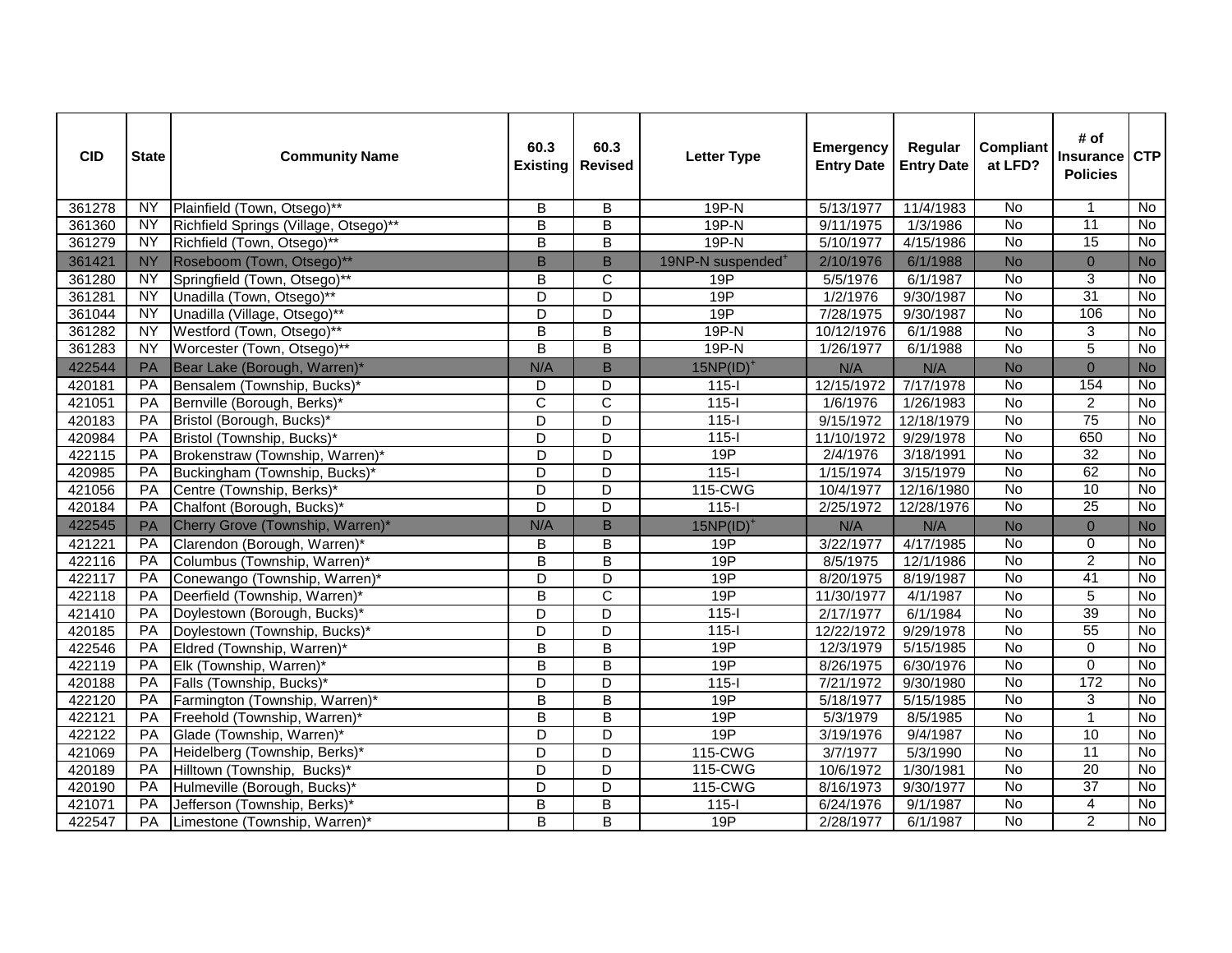| <b>CID</b> | <b>State</b> | <b>Community Name</b>                | 60.3<br><b>Existing</b> | 60.3<br><b>Revised</b>  | <b>Letter Type</b> | <b>Emergency</b><br><b>Entry Date</b> | Regular<br><b>Entry Date</b> | <b>Compliant</b><br>at LFD? | # of<br><b>Insurance</b><br><b>Policies</b> | <b>CTP</b>     |
|------------|--------------|--------------------------------------|-------------------------|-------------------------|--------------------|---------------------------------------|------------------------------|-----------------------------|---------------------------------------------|----------------|
| 421077     | <b>PA</b>    | Lower Heidelberg (Township, Berks)*  | D                       | D                       | 115-CWG            | 7/18/1975                             | 8/16/1982                    | <b>No</b>                   | 12                                          | No             |
| 420191     | <b>PA</b>    | Lower Makefield (Township, Bucks)*   | D                       | D                       | 115-CWG            | 12/1/1972                             | 9/30/1977                    | No                          | 335                                         | <b>No</b>      |
| 420192     | PA           | Lower Southampton (Township, Bucks)* | $\overline{\mathsf{D}}$ | $\overline{D}$          | 115-CWG            | 9/15/1972                             | 3/15/1977                    | No                          | 95                                          | No             |
| 422123     | PA           | Mead (Township, Warren)*             | D                       | $\overline{\mathsf{D}}$ | 19P                | 10/3/1975                             | 11/4/1988                    | $\overline{N}$              | $\overline{11}$                             | <b>No</b>      |
| 420193     | PA           | Middletown (Township, Bucks)*        | D                       | D                       | $115-I$            | 10/6/1972                             | 12/4/1979                    | No                          | 271                                         | No             |
| 420986     | PA           | New Britain (Borough, Bucks)*        | D                       | $\overline{\mathsf{D}}$ | $115 -$            | 12/6/1973                             | 4/2/1979                     | <b>No</b>                   | 3                                           | No             |
| 420987     | PA           | New Britain (Township, Bucks)*       | D                       | D                       | $115 -$            | 4/18/1973                             | 9/30/1977                    | No                          | 30                                          | <b>No</b>      |
| 420196     | PA           | Newtown (Borough, Bucks)*            | $\overline{D}$          | D                       | $115 -$            | 2/5/1975                              | 12/18/1979                   | No                          | 13                                          | <b>No</b>      |
| 421084     | PA           | Newtown (Township, Bucks)*           | D                       | D                       | $115 -$            | 3/16/1976                             | 12/18/1979                   | No                          | 46                                          | $\overline{N}$ |
| 421086     | PA           | North Heidelberg (Township, Berks)*  | $\overline{\mathsf{B}}$ | B                       | 115-CWG            | 12/23/1976                            | 3/18/1983                    | No                          | $\overline{4}$                              | <b>No</b>      |
| 420988     | PA           | Northampton (Township, Bucks)*       | D                       | D                       | $115 -$            | 9/26/1973                             | 2/15/1980                    | No                          | 111                                         | No             |
| 421091     | PA           | Penn (Township, Berks)*              | D                       | D                       | $115-I$            | 7/2/1975                              | 7/15/1988                    | <b>No</b>                   | $\overline{2}$                              | No             |
| 422124     | PA           | Pine Grove (Township, Warren)*       | D                       | D                       | 19P                | 8/19/1975                             | 8/19/1987                    | No                          | 42                                          | No             |
| 422125     | PA           | Pittsfield (Township, Warren)*       | $\overline{B}$          | $\overline{\text{c}}$   | 19P                | 2/18/1976                             | 8/1/1987                     | <b>No</b>                   | $\overline{22}$                             | <b>No</b>      |
| 422548     | PA           | Pleasant (Township, Warren)*         | $\overline{D}$          | D                       | 19P                | 2/27/1976                             | 1/5/1989                     | $\overline{N}$              | 12                                          | $\overline{N}$ |
| 420199     | PA           | Plumstead (Township, Bucks)*         | D                       | D                       | 115-CWG            | 2/25/1973                             | 9/29/1978                    | No                          | 45                                          | No             |
| 422126     | PA           | Sheffield (Township, Warren)*        | B                       | $\overline{B}$          | 19P                | 6/1/1976                              | 12/1/1986                    | No                          | 14                                          | No             |
| 422127     | PA           | Southwest (Township, Warren)*        | $\overline{B}$          | $\overline{B}$          | 19P                | 4/4/1977                              | 5/15/1985                    | $\overline{N}$              | $\overline{3}$                              | $\overline{N}$ |
| 422128     | PA           | Spring Creek (Township, Warren)*     | $\overline{B}$          | $\overline{B}$          | 19P                | 1/3/1977                              | 9/1/1987                     | No                          | 6                                           | No             |
| 420842     | PA           | Sugar Grove (Borough, Warren)*       | $\overline{\text{c}}$   | $\overline{\text{c}}$   | 19P                | 8/7/1975                              | 8/15/1990                    | <b>No</b>                   | $\overline{4}$                              | $\overline{N}$ |
| 422549     | PA           | Sugar Grove (Township, Warren)*      | $\overline{\mathsf{B}}$ | $\overline{\text{c}}$   | 19P                | 9/18/1980                             | 2/15/1985                    | <b>No</b>                   | $\overline{2}$                              | No             |
| 422114     | PA           | Tidioute (Borough, Warren)*          | B                       | $\overline{B}$          | 19P                | 3/11/1976                             | 2/15/1985                    | No                          | 3                                           | <b>No</b>      |
| 422550     | PA           | Triumph (Township, Warren)*          | $\overline{B}$          | $\overline{B}$          | 19P                | 10/19/1979                            | 2/15/1985                    | <b>No</b>                   | $\overline{1}$                              | <b>No</b>      |
| 420206     | PA           | Tullytown (Borough, Bucks)*          | D                       | D                       | $115 -$            | 8/15/1974                             | 2/1/1980                     | <b>No</b>                   | 6                                           | No             |
| 421118     | <b>PA</b>    | Upper Bern (Township, Berks)*        | $\overline{\mathsf{B}}$ | B                       | 115-CWG            | 5/8/1979                              | 11/5/1982                    | $\overline{N}$              | $\Omega$                                    | <b>No</b>      |
| 420207     | PA           | Upper Makefield (Township, Bucks)*   | D                       | D                       | 115-CWG            | 12/3/1971                             | 10/17/1978                   | No                          | 177                                         | $\overline{N}$ |
| 420989     | PA           | Upper Southampton (Township, Bucks)* | D                       | D                       | 115-CWG            | 10/4/1973                             | 4/3/1978                     | No                          | 116                                         | No             |
| 421120     | PA           | Upper Tulpehocken (Township, Berks)* | $\overline{\mathsf{B}}$ | $\overline{\mathsf{B}}$ | 115-CWG            | 4/8/1977                              | 7/16/1982                    | $\overline{N}$              | $\overline{2}$                              | No             |
| 420843     | PA           | Warren (City, Warren)*               | $\overline{\mathsf{C}}$ | $\overline{\mathsf{D}}$ | $19P-A$            | 7/3/1974                              | 8/19/1987                    | No                          | 12                                          | No             |
| 420208     | PA           | Warrington (Township, Bucks)*        | D                       | D                       | 115-N              | 8/18/1972                             | 9/29/1978                    | No                          | 94                                          | No             |
| 422551     | <b>PA</b>    | Watson (Township, Warren)*           | B                       | $\overline{B}$          | 19P                | 2/28/1977                             | 5/1/1985                     | No                          | $\overline{4}$                              | <b>No</b>      |
| 421045     | PA           | Wrightstown (Township, Bucks)*       | $\overline{D}$          | $\overline{\mathsf{D}}$ | 115-CWG            | 2/5/1974                              | 8/15/1978                    | No                          | 15                                          | $\overline{N}$ |
| 420844     | PA           | Youngsville (Borough, Warren)*       | $\overline{C}$          | $\overline{\text{c}}$   | 19P                | 12/19/1974                            | 8/15/1990                    | No                          | $\overline{24}$                             | <b>No</b>      |
| 280012     | <b>MS</b>    | Alligator (Town, Bolivar)*           | B                       | B                       | 19P                | 4/1/1975                              | 9/4/1985                     | <b>No</b>                   | $\mathbf 1$                                 | <b>No</b>      |
| 280013     | <b>MS</b>    | Benoit (Town, Bolivar)*              | $\overline{B}$          | $\overline{B}$          | 19P                | 5/14/1973                             | 9/27/1985                    | No                          | $\overline{3}$                              | $\overline{N}$ |
| 280014     | <b>MS</b>    | Beulah (Town, Bolivar)*              | B                       | $\overline{\mathsf{B}}$ | 19P                | 6/27/1975                             | 6/25/1976                    | No                          | $\overline{1}$                              | No             |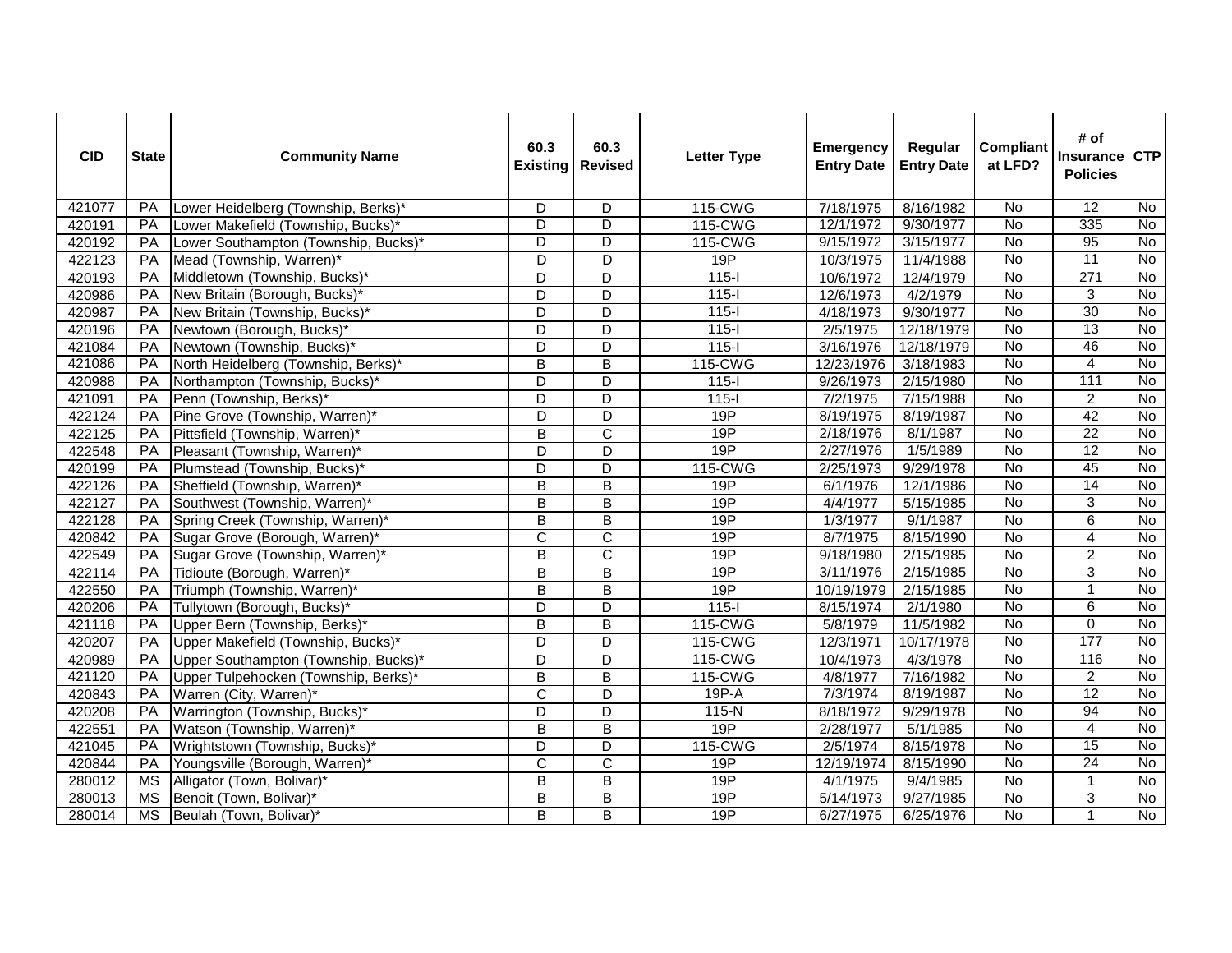| <b>CID</b> | <b>State</b>           | <b>Community Name</b>                        | 60.3<br><b>Existing</b> | 60.3<br><b>Revised</b>  | <b>Letter Type</b> | <b>Emergency</b><br><b>Entry Date</b> | Regular<br><b>Entry Date</b> | <b>Compliant</b><br>at LFD? | # of<br>Insurance<br><b>Policies</b> | <b>CTP</b>     |
|------------|------------------------|----------------------------------------------|-------------------------|-------------------------|--------------------|---------------------------------------|------------------------------|-----------------------------|--------------------------------------|----------------|
| 280011     | $\overline{\text{MS}}$ | Bolivar County (Unincorporated Areas)*       | $\overline{C}$          | D                       | 19P                | $\sqrt{5/4/1973}$                     | 7/17/1989                    | No                          | 402                                  | $\overline{N}$ |
| 280015     | <b>MS</b>              | Boyle (Town, Bolivar)*                       | B                       | В                       | 19P                | 5/14/1973                             | 3/1/1987                     | No                          | 3                                    | No             |
| 280016     | <b>MS</b>              | Cleveland (City, Bolivar)*                   | D                       | D                       | 19P                | 5/18/1973                             | 9/1/1978                     | $\overline{N}$              | 167                                  | No             |
| 280017     | <b>MS</b>              | Duncan (Town, Bolivar)*                      | $\overline{\mathsf{B}}$ | $\overline{\mathsf{B}}$ | 19P                | 4/26/1984                             | 8/1/1986                     | $\overline{N}$              | 0                                    | $\overline{N}$ |
| 280018     | <b>MS</b>              | Gunnison (Town, Bolivar)*                    | B                       | C                       | 15P                | 5/14/1973                             | 6/25/1976                    | No                          | $\overline{3}$                       | No             |
| 280019     | <b>MS</b>              | Merigold (Town, Bolivar)*                    | $\overline{\mathsf{B}}$ | $\overline{\mathsf{B}}$ | 19P                | 2/11/1974                             | 9/27/1985                    | No                          | $\overline{2}$                       | No             |
| 280020     | <b>MS</b>              | Mound Bayou (City, Bolivar)*                 | $\overline{\mathsf{B}}$ | $\overline{\mathsf{B}}$ | 19P                | 9/12/1974                             | 9/27/1985                    | $\overline{N}$              | $\overline{9}$                       | No             |
| 280021     | <b>MS</b>              | Pace (Town, Bolivar)*                        | $\overline{\mathsf{B}}$ | $\overline{\mathsf{B}}$ | 19P                | 4/8/1975                              | 9/27/1985                    | $\overline{N}$              | 3                                    | No             |
| 280065     | <b>MS</b>              | Renova (Town, Bolivar)*                      | N/A                     | $\overline{C}$          | 15P'               | 7/10/2012                             | N/A                          | <b>No</b>                   | $\overline{2}$                       | <b>No</b>      |
| 280022     | <b>MS</b>              | Rosedale (City, Bolivar)*                    | B                       | $\overline{\text{c}}$   | 15P                | 5/14/1973                             | 9/27/1985                    | <b>No</b>                   | 18                                   | No             |
| 280023     | <b>MS</b>              | Shaw (City, Bolivar)*                        | B                       | $\overline{\text{c}}$   | 15P                | 4/1/1974                              | 6/3/1986                     | <b>No</b>                   | 3                                    | <b>No</b>      |
| 280024     | $\overline{\text{MS}}$ | Shelby (City, Bolivar)*                      | $\overline{B}$          | $\overline{\mathsf{B}}$ | 19P                | 5/4/1973                              | 9/27/1985                    | $\overline{N}$              | 6                                    | $\overline{N}$ |
| 280025     | <b>MS</b>              | Winstonville (Town, Bolivar)*                | N/A                     | $\overline{\mathsf{B}}$ | 19P                | 4/2/2010                              | 8/31/2011                    | <b>No</b>                   | $\Omega$                             | $\overline{N}$ |
| 290482     | MO                     | Franklin (City, Howard)**                    | D                       | D                       | $115 -$            | 7/7/1975                              | 3/2/1983                     | $\overline{N}$              | 5                                    | Yes            |
| 290164     | <b>MO</b>              | Glasgow (City, Chariton and Howard)**        | $\overline{D}$          | $\overline{\mathsf{D}}$ | $115 -$            | 5/13/1975                             | 8/2/1982                     | $\overline{N}$              | $\mathbf 0$                          | Yes            |
| 290162     | <b>MO</b>              | Howard County (Unincorporated Areas)**       | D                       | D                       | $115 -$            | 7/25/1984                             | 1/5/1989                     | <b>No</b>                   | 9                                    | Yes            |
| 290500     | <b>MO</b>              | New Franklin (City, Howard)**                | D                       | $\overline{\mathsf{D}}$ | $115 -$            | 12/16/1975                            | 1/19/1983                    | No                          | 16                                   | Yes            |
| 060026     | CA                     | Antioch (City, Contra Costa)**               | $\overline{D}$          | $\overline{\mathsf{D}}$ | $115 -$            | 5/1/1975                              | 12/2/1980                    | <b>No</b>                   | 148                                  | <b>No</b>      |
| 060439     | CA                     | Brentwood (City, Contra Costa)**             | D                       | $\overline{\mathsf{D}}$ | $115 -$            | 4/12/1976                             | 4/15/1979                    | $\overline{N}$              | 145                                  | $\overline{N}$ |
| 060027     | CA                     | Clayton (City, Contra Costa)**               | $\overline{D}$          | $\overline{D}$          | $115 -$            | 6/18/1975                             | 12/4/1979                    | <b>No</b>                   | 68                                   | $\overline{N}$ |
| 065022     | CA                     | Concord (City, Contra Costa)**               | D                       | D                       | $115 -$            | 7/24/1970                             | 7/5/1984                     | No                          | 618                                  | <b>No</b>      |
| 060025     | CA                     | Contra Costa County (Unincorporated Areas)** | D & E                   | D & E                   | $115 -$            | 11/4/1975                             | 7/16/1987                    | $\overline{N}$              | 2121                                 | $\overline{N}$ |
| 060707     | CA                     | Danville (Town, Contra Costa)**              | D                       | D                       | $115 -$            | 2/7/1985                              | 9/27/1985                    | No                          | 249                                  | $\overline{N}$ |
| 065027     | CA                     | El Cerrito (City, Contra Costa)**            | $\overline{C}$          | $\overline{\text{c}}$   | 115-CWG            | 3/5/1971                              | 6/1/1977                     | $\overline{N}$              | 126                                  | No             |
| 060434     | CA                     | Hercules (City, Contra Costa)**              | D & E                   | D & E                   | $115 -$            | 7/25/1975                             | 9/30/1982                    | <b>No</b>                   | $\overline{38}$                      | <b>No</b>      |
| 065037     | CA                     | Lafayette (City, Contra Costa)**             | D                       | D                       | $115 -$            | 2/12/1971                             | 3/16/1981                    | No                          | 278                                  | <b>No</b>      |
| 065044     | CA                     | Martinez (City, Contra Costa)**              | D & E                   | D & E                   | $115 -$            | 12/31/1970                            | 3/15/1978                    | No                          | 578                                  | <b>No</b>      |
| 060766     | CA                     | Oakley (City, Contra Costa)**                | C                       | D                       | $115-I$            | N/A                                   | 10/30/2000                   | No                          | 133                                  | <b>No</b>      |
| 060032     | CA                     | Pinole (City, Contra Costa)**                | D & E                   | D & E                   | $115 -$            | 7/2/1975                              | 8/15/1980                    | $\overline{N}$              | 42                                   | No             |
| 060033     | CA                     | Pittsburg (City, Contra Costa)**             | D                       | D                       | $115 -$            | 6/17/1975                             | 8/15/1980                    | <b>No</b>                   | 164                                  | No             |
| 060034     | CA                     | Pleasant Hill (City, Contra Costa)**         | D                       | D                       | 115-CWG            | 3/19/1971                             | 9/30/1983                    | No                          | 539                                  | No             |
| 060035     | CA                     | Richmond (City, Contra Costa)**              | D & E                   | <b>D&amp;E</b>          | $115 -$            | 3/3/1972                              | 3/1/1979                     | $\overline{N}$              | 219                                  | $\overline{N}$ |
| 060036     | CA                     | San Pablo (City, Contra Costa)**             | D                       | D                       | $115-I$            | 2/18/1975                             | 8/1/1977                     | No                          | 342                                  | <b>No</b>      |
| 065070     | CA                     | Walnut Creek (City, Contra Costa)**          | D                       | $\overline{\mathsf{D}}$ | $115 -$            | 1/29/1971                             | 5/1/1985                     | No                          | 487                                  | No             |

Not Participating<sup>+</sup>